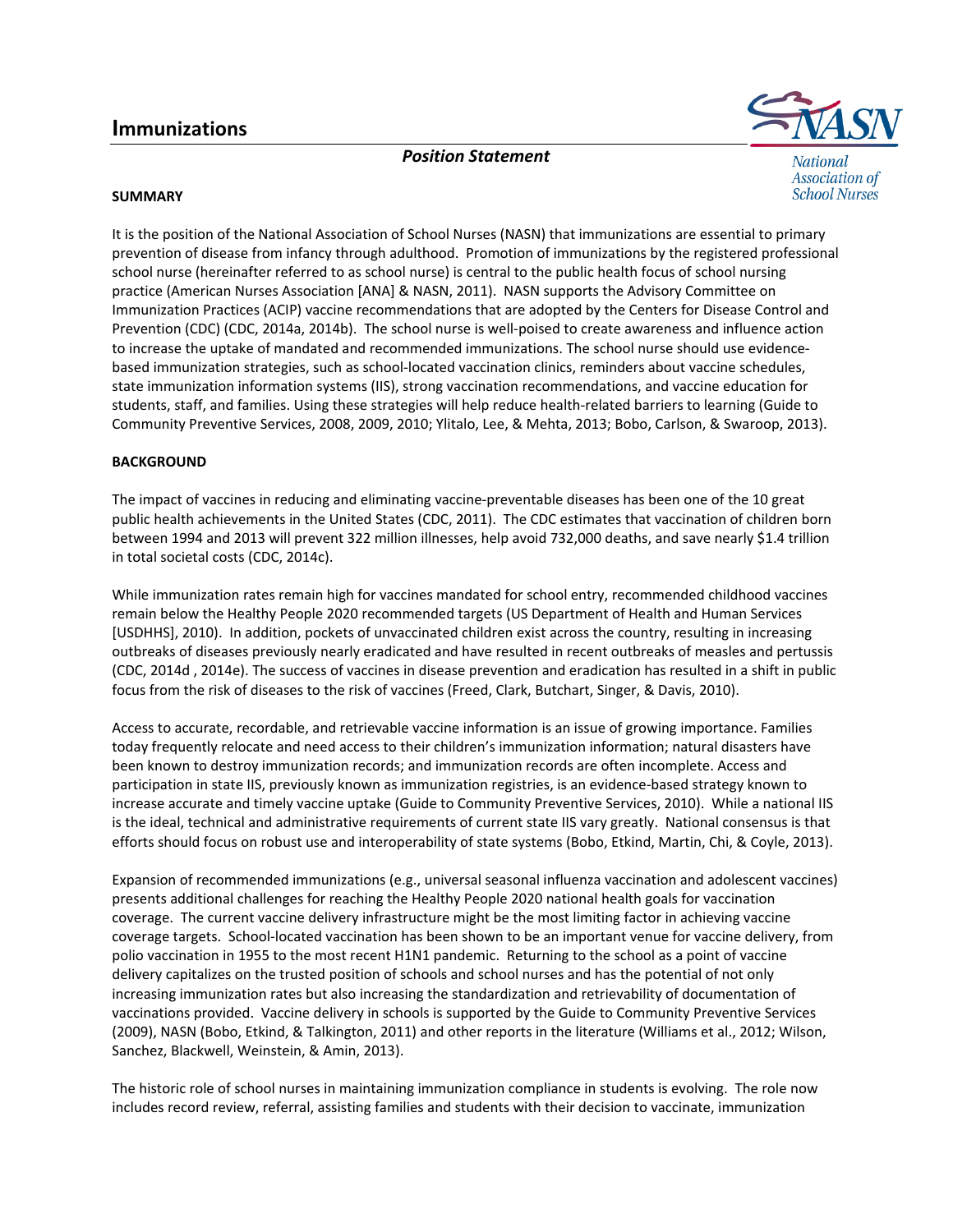champion and advocate, and immunization provider. As a trusted source of health information, school nurses can influence vaccine uptake through education about the role of children in vaccine‐preventable disease transmission and dispelling myths about the various vaccines. The presence of a school nurse, according to Salmon et al. (2004), also reduces the number of exemptions families take.

## **RATIONALE**

NASN supports the ACIP vaccine recommendations that are adopted by the CDC and state and local vaccine mandates. NASN also supports full access of state IIS by school nurses. State IIS can provide consolidated vaccination data that can be used to design effective school‐located immunization programming, leading to increased and sustained high immunization rates.State IIS are important tools for school nurses to use to facilitate immunization compliance, identify the immunization status of students in the event of disease outbreaks, and prevent duplication of vaccinations when records have been lost, destroyed or misplaced (CDC, 2013; American Academy of Pediatrics [AAP], 2006; Guide to Community Preventive Services, 2010).

School nurses are ideally positioned within their communities to educate students, families, and school staff about the critical role vaccines play in preventing disease, allowing students and staff to remain healthy and in school. The school nurse can play an important role in enhancing vaccine uptake by providing a strong vaccine recommendation; educating about vaccine‐preventable diseases, vaccine myths, vaccine safety, and recommended vaccine schedules; and addressing vaccine hesitancy. It is imperative that school nurses are vigilant in assuring that they are up-to-date on the most current scientific and scholarly evidence in the area of immunizations and are not influenced by unsupported and non-scientific media reports. It is vital that they rely on the expert agencies (e.g., CDC, National Institute of Health, Department of Health and Human Services) for the correct information to educate themselves, families, administrators, teachers, and the community.

#### **CONCLUSION**

The proven benefits of immunizations and vaccine uptake do not always coincide. Collective memory of the impact of vaccine‐preventable diseases such as diphtheria and polio has faded, largely due to the effectiveness of vaccines over the past several decades (Immunization Action Coalition, 2014), and recent unfounded fears about vaccine side effects have affected vaccine uptake (Freed et al., 2010; Kennedy, LaVail, Basket, & Landry, 2011; Kennedy, Basket, & Sheedy, 2011). Schools and school nurses can improve vaccine uptake among students and staff by providing evidence‐based information about vaccine and providing a strong vaccine recommendation, thus averting nonmedical exemptions. School nurses should also role‐model immunization compliance themselves. They can also remind students, families, and staff of immunization schedules and report and retrieve immunization information from state IIS. Schools and school nurses can partner with other stakeholders to deliver and/or access vaccines. By implementing these strategies, schools and school nurses have a key role to play in reaching the Healthy People 2020 vaccine targets.

#### **REFERENCES**

- American Academy of Pediatrics, Committee on Practice and Ambulatory Medicine. (2006). Policy statement ‐ Immunization information systems. *Pediatrics, 118*(3), 1293 – 1295. doi: 10.1542/peds.2006‐1723
- American Nurses Association & National Association of School Nurses. (2011). *School nursing: Scope and standards of practice* (2<sup>nd</sup> ed.). Silver Spring, MD: Nursebooks.org.
- Bobo, N., Carlson, J., & Swaroop, S. (2013). There is power in the school nurse recommendation to immunize. *NASN School Nurse, 28*(1), 10‐14. doi: 10.1177/1942602X12465438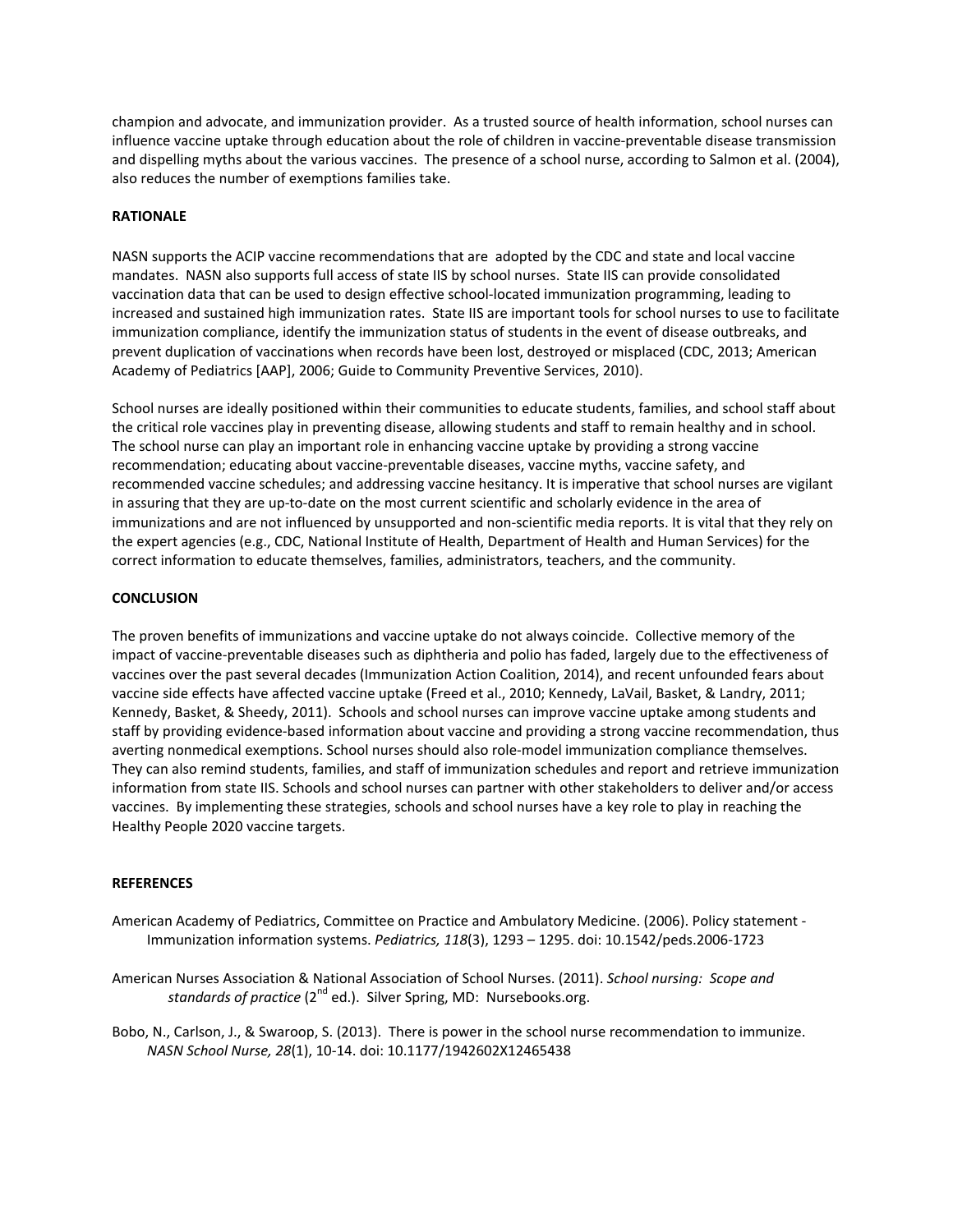- Bobo, N., Etkind, P., Martin, K., Chi, A., & Coyle, R. (2013). How school nurses can benefit from immunization information systems Information exchange to keep students in school and ready to learn. *NASN School Nurse, 28*(2), 101‐109.
- Bobo, N., Etkind, P., & Talkington, K. (2011). *School‐located vaccination clinics: NASN, NACCHO, ASTHO Summit November 16‐17, 2010 – Meeting summary*. Retrieved from http://www.nasn.org/portals/0/2011\_11\_21\_nasn\_naccho\_astho.pdf
- Centers for Disease Control and Prevention. (2014a). Advisory Committee on Immunization Practices recommended immunization schedule for adults aged 19 years or older – United States 2014. *Morbidity and Mortality Weekly Report, 63*(5), 110‐112.
- Centers for Disease Control and Prevention. (2014b). Advisory Committee on Immunization Practices recommended immunization schedule for persons aged 0 through 18 years – United States, 2014. *Morbidity and Mortality Weekly Report, 63*(early release), 1‐2.
- Centers for Disease Control and Prevention. (2014c). *VFC infographic: 20 years of protection*. Retrieved from http://www.cdc.gov/vaccines/programs/vfc/20‐year‐infographic.html
- Centers for Disease Control and Prevention. (2014d). *Measles cases and outbreaks*. Retrieved from http://www.cdc.gov/measles/cases‐outbreaks.html
- Centers for Disease Control and Prevention. (2014e). Pertussis *outbreak trends.* Retrieved from http://www.cdc.gov/pertussis/outbreaks/trends.html
- Centers for Disease Control and Prevention. (2013). Progress in immunization information systems United States 2012. *Morbidity and Mortality Weekly Report*, *December 13, 2013 / 62(49),* 1005‐1008. Retrieved from http://www.cdc.gov/mmwr/preview/mmwrhtml/mm6249a4.htm
- Centers for Disease Control and Prevention. (2011). Ten great public health achievements Worldwide, 2001‐ 2010. *Morbidity and Mortality Weekly Report, 60*(24), 814‐818.
- Freed, G., Clark, S., Butchart, A., Singer, D., & Davis. M. (2010). Parental vaccine safety concerns in 2009. *Pediatrics, 125*(4), 654‐659. doi: 10.1542/peds.2009‐1962
- Guide to Community Preventive Services. (2008*). Universally recommended vaccinations: Client reminder and recall systems.* Retrieved from www.thecommunityguide.org/vaccines/universally/clientreminder.html
- Guide to Community Preventive Services. (2009). *Universally recommended vaccinations: Vaccination programs in schools and organized child care centers*. Retrieved from www.thecommunityguide.org/vaccines/universally/schools\_childcare.html
- Guide to Community Preventive Services. (2010). *Universally recommended vaccinations: Immunization information systems.* Retrieved from www.thecommunityguide.org/vaccines/universally/imminfosystems.html
- Immunization Action Coalition. (2014). *About unprotected people reports.* Retrieved from www.immunize.org/reports/
- Kennedy, A., LaVail, K., Basket, M., & Landry, S. (2011). Confidence about vaccines in the United States: Understanding parents' perceptions. *Health Affairs, 30*(6), 1151‐1159. doi: 10.1377/hlthaff.2011.0396